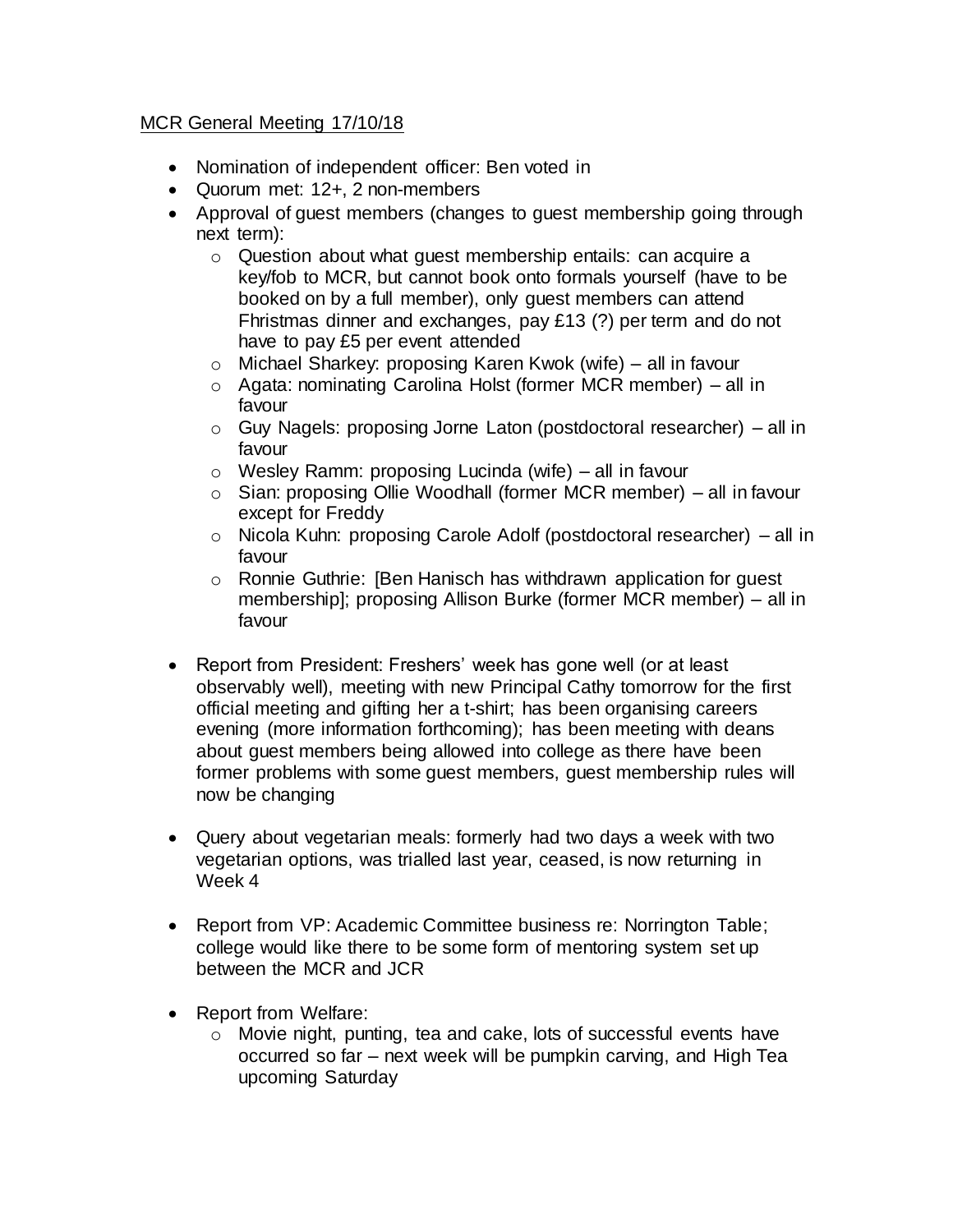- $\circ$  Suggestion made about raising issues with college: if members have issues with college all members should feel welcome to contact Welfare in order to raise issues with college together so that students do not have to raise points on their own
- Report from Stewards:
	- o Busy week/weeks, so far all is good from feedback and what has been observed at events – quite a lot of events coming up in weeks three and four as well.
	- o ongoing conflict with St Anne's, trying to get money back from their JCR President after they requested tickets that were not used for club night out during Freshers' Week
	- o Another release of formal tickets and exchange tickets this Friday, hopefully this goes as planned with EPOS
	- o Exchange dinner with Fitzwilliam, Cambridge occurring in Week 1 of Hilary Term (home) with Away leg in Week 6, booking will be at the end of this term; minibuses taken to Cambridge for everyone; Cambridge members will allow us to stay with them and we must also host them [query about whether people will be matched if they buy a room for their guest whether their host in Cambridge will book a room for them, e.g.]
	- o Exchange dinner for Magdalen released this Friday as well, and Kellogg upcoming later this term
	- o Halloween party upcoming as well
- Report from Treasurer:
	- o Stewards and welfare have done a good job of spending within budget so we are on track for expenditures so far
	- o Question about how much money we have: we have at least 5k in contingency, of which we are above
- Report from IT Officer:
	- o Jack has not crashed the website! Everything is going well, no other questions
- Motion to reframe Trinity Dinner photograph from 2016:
	- o G&S happy to reframe, will cost £60
	- o Q: what will happen to old photo/frame? A: same photo, frame will be given back to the MCR…
- All Other Business:
	- $\circ$  Idea brought forward for people to join together to book a large group vegetarian/vegan formal to express to college that there is demand for a vegetarian/vegan formal
		- some of the vegetarian options can be sad